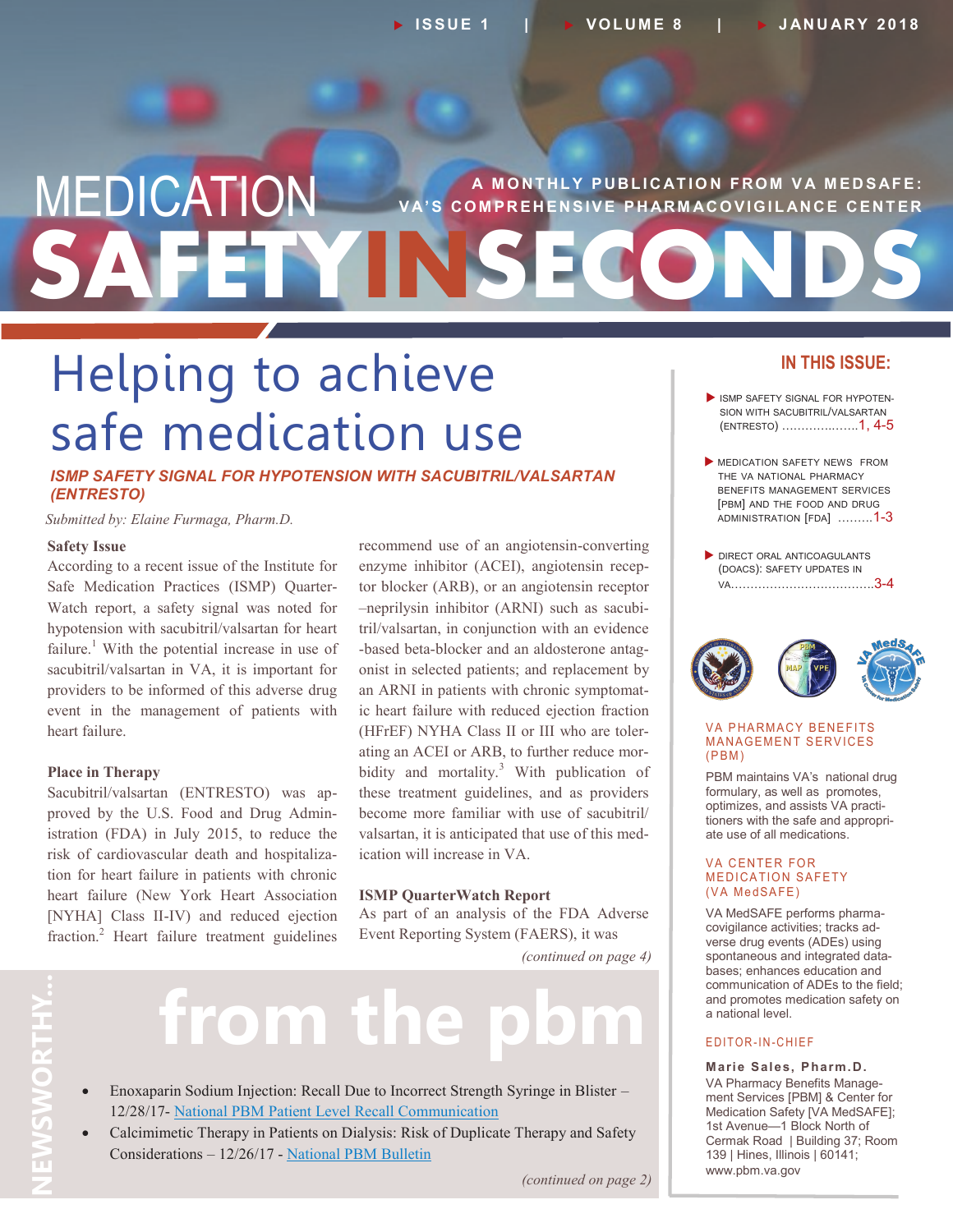## **from the fda PULMONOLOGY** *(continued from page 1)*

[FDA review finds no significant increase in risk of serious asthma outcomes with long](https://www.fda.gov/Drugs/DrugSafety/ucm589587.htm)-acting beta agonists (LABAs) [used in combination with inhaled corticosteroids \(ICS\)](https://www.fda.gov/Drugs/DrugSafety/ucm589587.htm)

#### 12/20/2017

FDA required manufacturers of fixed-dose combination drugs containing an inhaled corticosteroid (ICS) and longacting beta agonists (LABAs) to conduct several large, randomized, double-blind, active-controlled clinical safety trials to evaluate the risk of serious asthma-related events when using fixed-dose combinations (LABA and ICS) compared to ICS alone in patients with asthma. The studies involved 41,297 patients and looked at a primary safety endpoint of serious asthma-related events (hospitalizations, intubations, and deaths) in addition to a primary efficacy endpoint of asthma exacerbation. The trials were not designed to show that there is no increase in risk with ICS/ LABA compared to ICS. Data from three trials conducted in adults and adolescents were combined in a metaanalysis to provide greater precision of the risk of serious asthma-related events with ICS/LABA products. Results show that the use of ICS/LABA in fixed-dose combination does not result in a significant increase in the risk of serious asthma-related events compared to ICS alone (Table 1). Efficacy findings demonstrated that the ICS/LABA combination reduced asthma exacerbations compared to ICS alone (Table 2). This additional information has been added to the ICS/LABA labels and the boxed warning regarding increased risk of asthma-related deaths has been removed .

#### **Table 1. Meta-analysis of Serious Asthma-Related Events in Patients with Asthma 12 Years and Older\***

|                                                                                                                           | <b>ICS/LABA</b>           | <b>ICS</b>                | <b>ICS/LABA vs. ICS Hazard Ratio</b> |
|---------------------------------------------------------------------------------------------------------------------------|---------------------------|---------------------------|--------------------------------------|
|                                                                                                                           | $(N=17,537)$ <sup>+</sup> | $(N=17,552)$ <sup>+</sup> | $(95\% \text{ Cl})\pm$               |
| Serious asthma-related events §<br>Asthma-related deaths<br>Asthma-related intubations<br>Asthma-related hospitalizations | 116<br>115                | 105<br>105                | 1.10(0.85, 1.44)                     |

\* Randomized patients who took at least one dose of study medication.

†Patients could have more than one event. Planned treatment used for analysis.

‡Estimated using a Cox proportional hazards model for time to first event with baseline hazards stratified by each of the three trials. §Events that occurred within 6 months after the first use of study drug or 7 days after the last date of study drug treatment, whichever date was later. A single, blinded, independent adjudication committee determined whether events were asthma-related.

#### **Table 2. Efficacy Results**

|                                                   | <b>Advair</b>      |             | <b>Advair</b>    |             | <b>Symbicort</b>   |             | <b>Dulera</b>      |             |
|---------------------------------------------------|--------------------|-------------|------------------|-------------|--------------------|-------------|--------------------|-------------|
|                                                   | (Adult/Adolescent) |             | (Pediatrics)     |             | (Adult/Adolescent) |             | (Adult/Adolescent) |             |
|                                                   | Advair             | fluticasone | <b>Advair</b>    | fluticasone | <b>Symbicort</b>   | budesonide  | <b>Dulera</b>      | mometasone  |
|                                                   | $N = 5.834$        | $N = 5.845$ | $N = 3,107$      | $N = 3.101$ | $N = 5,846$        | $N = 5.847$ | $N = 5,868$        | $N = 5.861$ |
| <b>Patients with</b><br>exacerbations,<br>$n$ (%) | 480 (8)            | 597 (10)    | 265(9)           | 309(10)     | 539(9.2)           | 633 (10.8)  | 708<br>(12.1)      | 779 (13.3)  |
| <b>Hazard</b><br>Ratio<br>(95% CI)                | 0.79(0.70, 0.89)   |             | 0.86(0.73, 1.01) |             | 0.84(0.75, 0.94)   |             | 0.89(0.80, 0.98)   |             |

#### **CONTRAST AGENTS**

#### FDA warns that gadolinium-[based contrast agents \(GBCAs\) are retained in the body; requires new class warnings](https://www.fda.gov/Drugs/DrugSafety/ucm589213.htm) 12/19/2017

FDA requires a class warning regarding gadolinium retention after an MRI using gadolinium-based contrast agents (GBCAs), as well as actions to minimize risks such as labeling changes, a new patient Medication Guide, and human and animal studies conducted by manufacturers of GBCAs to further assess the safety of these contrast agents. GBCAs are mostly eliminated from the body through the kidneys. However, trace amounts of gadolinium may stay in the body long-term depending on:

- Type of GBCA used (linear GBCAs result in more retention and retention for a longer time than macrocyclic GBCAs); and
- Patient risk factors (i.e., those requiring multiple lifetime doses, pregnant women, children, and patients with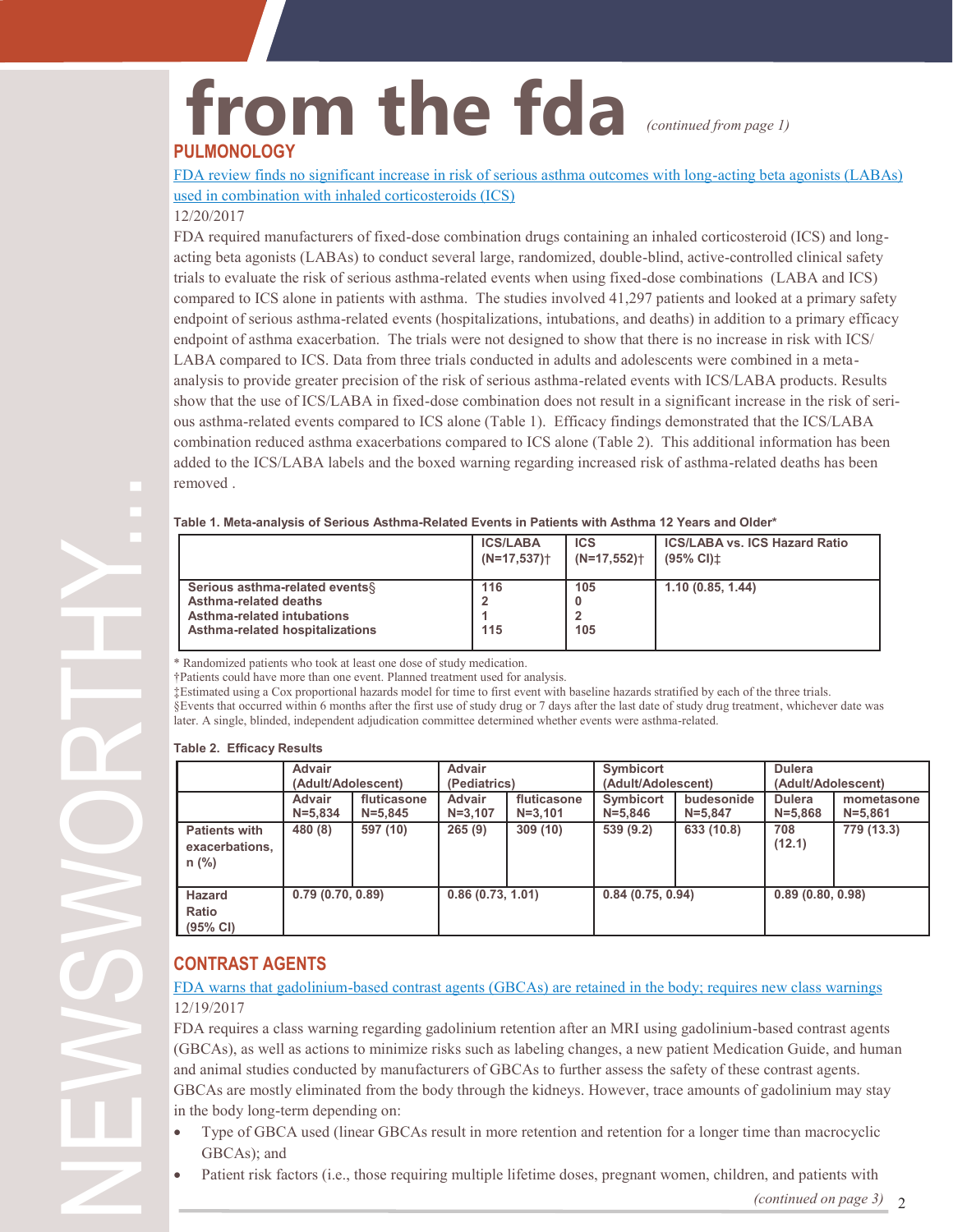# **from the fda**

*(continued from page 2)*

#### inflammatory conditions).

Adverse events reported in association with gadolinium retention include a rare condition called nephrogenic systemic fibrosis (NSF) that occurs in a small subgroup of patients with pre-existing kidney failure. Adverse events involving multiple organ systems in patients with normal kidney function have also occurred.

Health care providers should:

- Consider the retention characteristics of each agent when choosing a GBCA, especially for at-risk patients.
- Minimize repeated GBCA imaging studies when possible, particularly closely spaced MRI studies.
- Do not avoid or defer necessary GBCA MRI scans.

#### **RHEUMATOLOGY**

#### FDA to evaluate increased risk of heart-related death and death from all causes with the gout medicine febuxostat [\(Uloric\)](https://www.fda.gov/Drugs/DrugSafety/ucm584702.htm)

#### 11/15/2017

An additional FDA-required safety study from the manufacturer (after approval) involved over 6,000 patients receiving either febuxostat (Uloric) or allopurinol for the treatment of gout and evaluated combined outcomes of cardiovascular death, non-fatal myocardial infarction, non-fatal stroke, and urgent cardiovascular revascularization. Early results show no increase in risk of these combined events with febuxostat (Uloric) compared to allopurinol. However, upon evaluation of the outcomes separately, a greater risk of cardiovascular death and death from all causes was found with febuxostat (Uloric) compared to allopurinol. FDA awaits final results from the manufacturer and will report any new information after a comprehensive review. FDA recommends that health care professionals:

- Consider cardiovascular safety findings when prescribing or continuing patients on febuxostat (Uloric).
- Inform patients of the risk of adverse cardiovascular events after initiation of febuxostat (Uloric) therapy due to reports of heart attacks, strokes and cardiovascular deaths seen in clinical studies, but that it is not certain that febuxostat (Uloric) caused these events.

See [National PBM Bulletin](https://www.pbm.va.gov/PBM/vacenterformedicationsafety/Febuxostat_Uloric_andFDAEvaluationofCardiovascularDeathsNATIONALPBMBULLETINFINAL112117withdisclaimer.pdf) entitled "Febuxostat (Uloric): FDA Evaluates Risk of Cardiovascular Death" for more details.

## Getting the most from our safety surveillance *DIRECT ORAL ANTICOAGULANTS (DOACs): SAFETY UPDATES IN VA*

#### *Submitted by: Lisa Longo, Pharm.D., BCPS*

The VA Center for Medication Safety (VA MedSAFE) continues to conduct serial drug safety surveillance on the direct oral anticoagulants (DOACs) through our drug utilization evaluation safety surveillance program. The VA MedSAFE DOAC analysis has evolved since the introduction of dabigatran into the VA system in late 2010 and now includes data on dabigatran, rivaroxaban, and apixaban (edoxaban has not yet been incorporated due to low exposure in the VA system to date). Specific adverse outcomes of interest such as gastrointestinal (GI) bleeding, intracranial hemorrhage (ICH), stroke, and all-cause mortality are evaluated in a new user cohort of patients with a diagnosis of atrial fibrillation and using detailed statistical methodology to account for bias and confounding. Results are shared with administration and formulary decision makers semi-annually. In addition to our standard surveillance where DOACs are compared to warfarin as a reference agent, DOACs were compared to each other in the latest report based on a request from the Na-

tional Formulary Committee.

The latest surveillance analysis covers the timeframe of 11/1/10 through 9/30/17. Nearly 150,000 patients were included in the analysis. A brief summary of the results are as follows:

#### **DOACs vs. WARFARIN:**

- **Dabigatran** Dabigatran is associated with significantly less ICH, GI bleeding, and all-cause mortality versus warfarin. There was a favorable trend for reduction in stroke compared to warfarin, but the difference was not statistically significant.
- *Rivaroxaban* Rivaroxaban is associated with significantly less ICH, GI bleeding, and all-cause mortality versus warfarin. There was a favorable trend for reduction in stroke compared to warfarin, but the difference was not statistically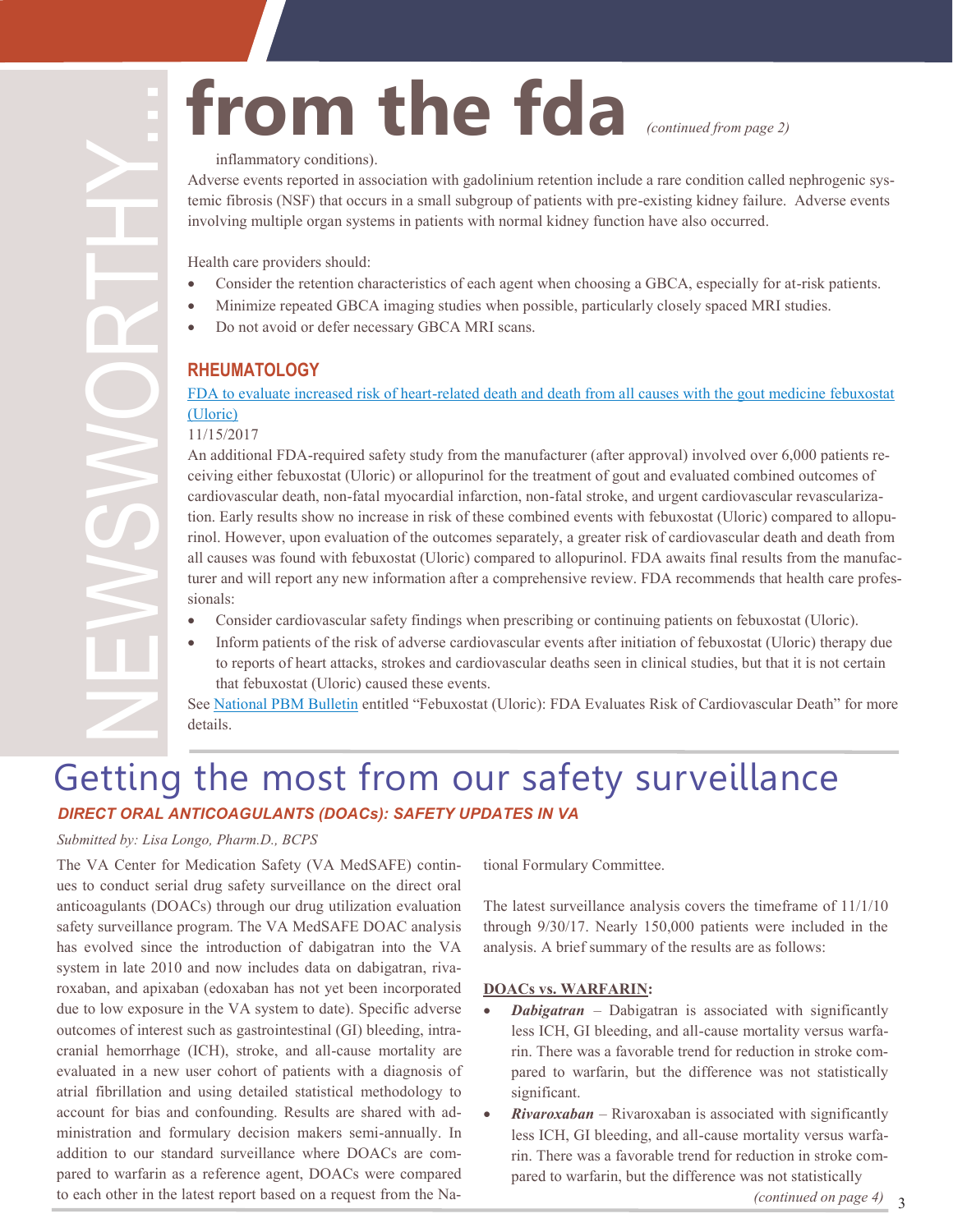## Getting the most from our safety surveillance *DIRECT ORAL ANTICOAGULANTS (DOACs): SAFETY UPDATES IN VA*

#### *(continued from page 3)*

#### significant.

• *Apixaban* – Apixaban was associated with significantly less GI bleeding versus warfarin. The risk of ICH, all-cause mortality, and stroke was similar with apixaban versus warfarin (hazard ratio less than but close to 1).

#### **DOAC vs. DOAC:**

- *Dabigatran vs. apixaban –* To date, dabigatran appears to be associated with significantly less ICH and all-cause mortality compared to apixaban. The risk of GI bleed appears to be significantly higher with dabigatran versus apixaban. The risk of stroke with dabigatran does not appear to be significantly different.
- *Rivaroxaban vs. apixaban* **–** To date, rivaroxaban appears to be associated with significantly less ICH compared to apixaban, but appears to have a significantly higher risk of GI bleed compared to apixaban. The risk of all-cause mortality and stroke appear to be similar between the two agents.
- *Rivaroxaban vs. dabigatran* **–** To date, dabigatran appears to be associated with significantly less all-cause mortality

compared to rivaroxaban. Risk of GI bleed, ICH, and stroke appear to be similar between the two agents.

**Limitations:** Even though rigorous methods are used to adjust for potential confounding variables, it is likely that a channeling effect is being observed based on prescribing patterns from the criteria for use (CFU). Per the PBM CFU, patients selected for dabigatran are likely younger with less renal impairment and bleeding risk factors. Patients receiving apixaban are likely older with more risk factors for bleeding.

**Conclusions:** In summary, outcomes with DOACs appear similar-to-favorable compared to warfarin in our Veteran population based on the outcomes evaluated and use according to PBM Criteria for Use. Although analyses are ongoing, some differences between DOACs are noted, though a channeling effect may be contributory. Additional analyses of MI with DOACs will be conducted in 2018.

### **REFERENCE:**

Internal data.

## Helping to achieve safe medication use

#### *ISMP SAFETY SIGNAL FOR HYPOTENSION WITH SACUBITRIL/VALSARTAN (ENTRESTO)*

*(continued from page 1)*

noted that sacubitril/valsartan was one of 66 medications with 1,000 or more adverse drug event (ADE) reports in 2017 Q1. According to the report, there were 1,684 adverse event reports of a hypotension-related event, with symptoms ranging from dizziness to blackouts, some requiring hospitalization. It was noted that the events were reported in older patients, with a median age of 70 years. Two-thirds of the cases were not considered severe; however, there were 69 deaths reported.<sup>1</sup>

It has been noted that adverse events with sacubitril/valsartan have been largely underestimated due to the design of the pivotal clinical trial (described below), which may not accurately reflect clinical practice.

#### **PARADIGM-HF**

FDA approval of sacubitril/valsartan was based on the pivotal Prospective Comparison of ARNI with ACEI to Determine Impact on Global Mortality and Morbidity in Heart Failure (PARADIGM-HF) trial. Results from PARADIGM-HF demonstrated a statistically significant reduction in the composite primary outcome (death from cardiovascular causes or first hospitalization for heart failure) with sacubitril/valsartan compared to the ACEI enalapril (21.8% vs. 26.5%, respectively; HR 0.80, 95% CI 0.73 to 0.87; P<0.001).<sup>4</sup>

Patients enrolled in PARADIGM-HF were previously receiving treatment with an ACEI or ARB, and were excluded if they experienced unacceptable side effects during treatment with an ACEI or ARB. Patients were also excluded if they had symptomatic hypotension, systolic blood pressure < 100 mm Hg at screening or 95 mm Hg at randomization. During the run-in period of the trial, patients were treated with the enalapril 10 mg twice daily for 2 weeks; it is noted that approximately 10.5% of patients discontinued treatment at this point (5.6% due to an adverse event; 0.6% due to abnormal laboratory or other test result). If no intolerable side effects, the ACEI was discontinued and treatment was subsequently initiated with sacubitril/ valsartan for 4 to 6 weeks (reported in the trial as starting at 100 mg twice daily, then increased to 200 mg twice daily); with approximately 10.4% of patients discontinuing treatment at this